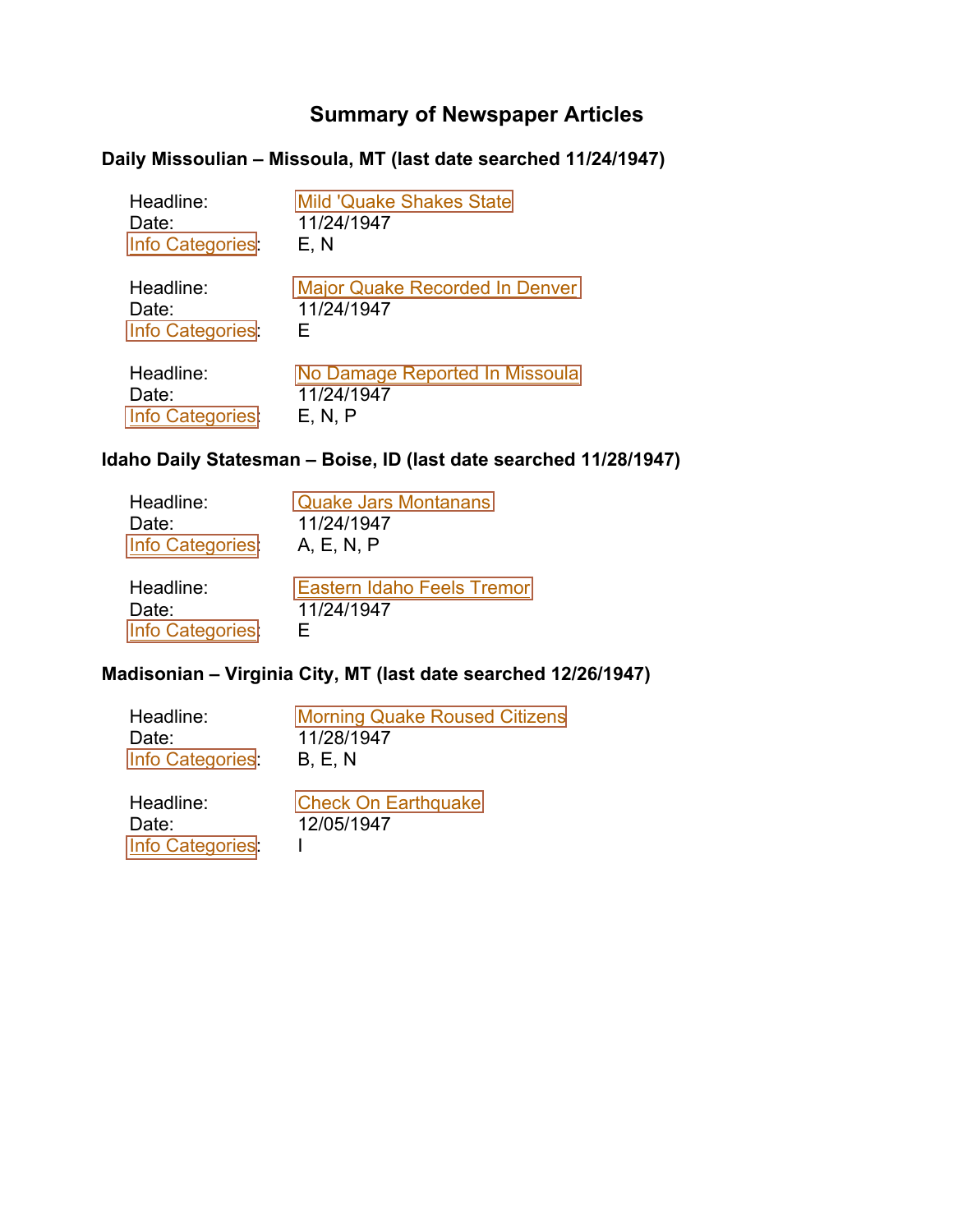# **Information Categories**

## <span id="page-1-0"></span>**A -- Aid:**

provide medical services, shelter, donations, loans, advice, encouragement, implement safety measures

#### **B -- Building Damage:**

structure itself plus windows and chimneys (typically damage visible from outside the building)

## **E -- Earthquake Description:**

where, when, duration, direction, sound, motion, number and timing of aftershocks

## **G -- Geologic Effects:**

changes at the Earth's surface, fault scarps, rockfalls, landslides, ground cracks, ground subsidence, sand boils, water spouts; effects on springs, lakes, wells

## **H --Humor:**

#### **I -- Impact:** changes in daily routine; rumors; influx of reporters, politicians, cost in dollars

#### **L -- Lifelines:**

effects on transportation: roads, bridges, railroads, airports effects on communications: telephone, telegraph effects on power, gas, water, and sewer lines effects on dams

## **N -- Nonstructural Effects:**

effects on plaster, furnishings (typically damage or rearrangement of furnishings visible inside a building)

## **P -- People:**

effects on and responses to, during and after; deaths, injuries, near misses

**R -- Recovery:** clean up, rebuild

**S -- Scientific:** explanation of the day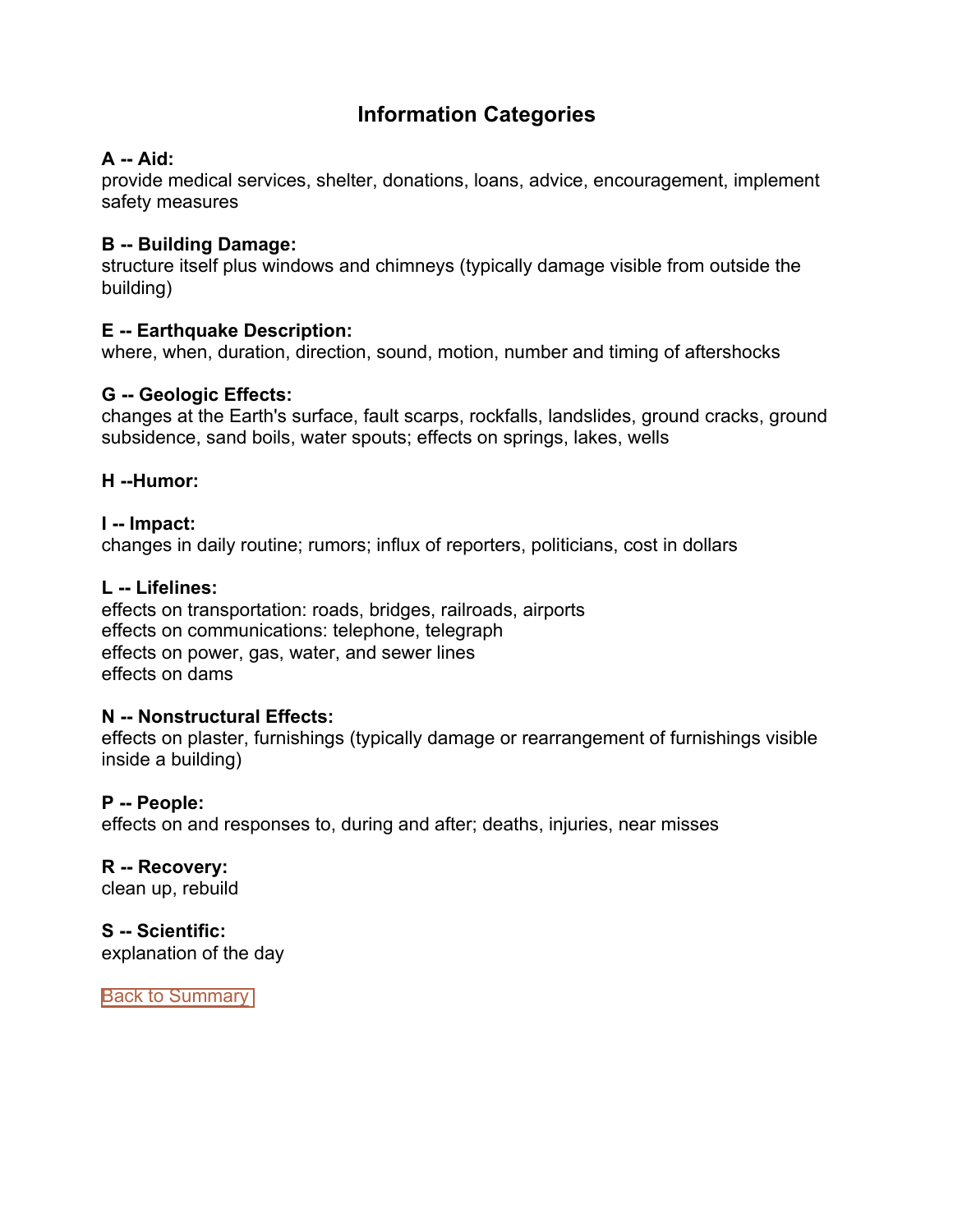## **MILD 'QUAKE SHAKES STATE**

<span id="page-2-0"></span>By Associated Press

An earthquake shook most of Montana early Sunday, but apparently caused little damage. The tremor was reported strongest at Butte, where Professor Stephen W. Nile of the Montana School of Mines faculty said the first shock was recorded at 2:46 1-2 a.m. Nile said he had reported to the geodetic survey office in San Francisco that there was no damage. The severest tremor lasted about 10 seconds, Nile said. Some Butte householders reported plaster cracks, but no major damage.

Nile said the quake was the strongest recorded in Butte in the past four years. It was the first time since 1936 that a tremor had touched off the "heavy duty" seismograph one of two at the college, he said.

The quake was Helena's 2,877th since 1935, according to the U.S. weather bureau. Helena observers timed a faint shock at 2:46 a.m., and a larger one a minute later. They said the earth motion was east to west and classified the two tremors as "weak" and "moderate."

Police had no reports of injury or property damage.

At Great Falls, tremors reported as "very light" shook houses, but there was no report of property damage.

Similar reports came from Billings, Missoula, Lewistown, Livingston, Harlowton, Malta, Havre, Glasgow, Kalispell and Bozeman.

The Montana State college coast and geodetic survey seismograph showed the heaviest tremor had a four-second buildup, a four-second maximum and a 60-second tapering off period. The beginning of the quake was timed at 2:45:26 a.m. by Dr. A. J. M. Johnson, who said it was of "very very moderate intensity."

The plastered ceiling of a Main street cafe in Hamilton collapsed about 3 a.m., it was reported.

J. M. Mjolsness of Helena, Red Cross relations officer, said no damage reports had been made to him.

The shock tripped the alarm on the sealed seismograph, also a heavy-duty instrument, at Carroll college in Helena.

At most points, the shock rocked buildings. The weather station at Helena said the motion was "long and easy."

Icicles rattling off roofs alarmed sleeping residents as the shock traveled across the state, and lights flashed on as householders checked for damage.

**[Daily Missoulian; November 24, 1947]**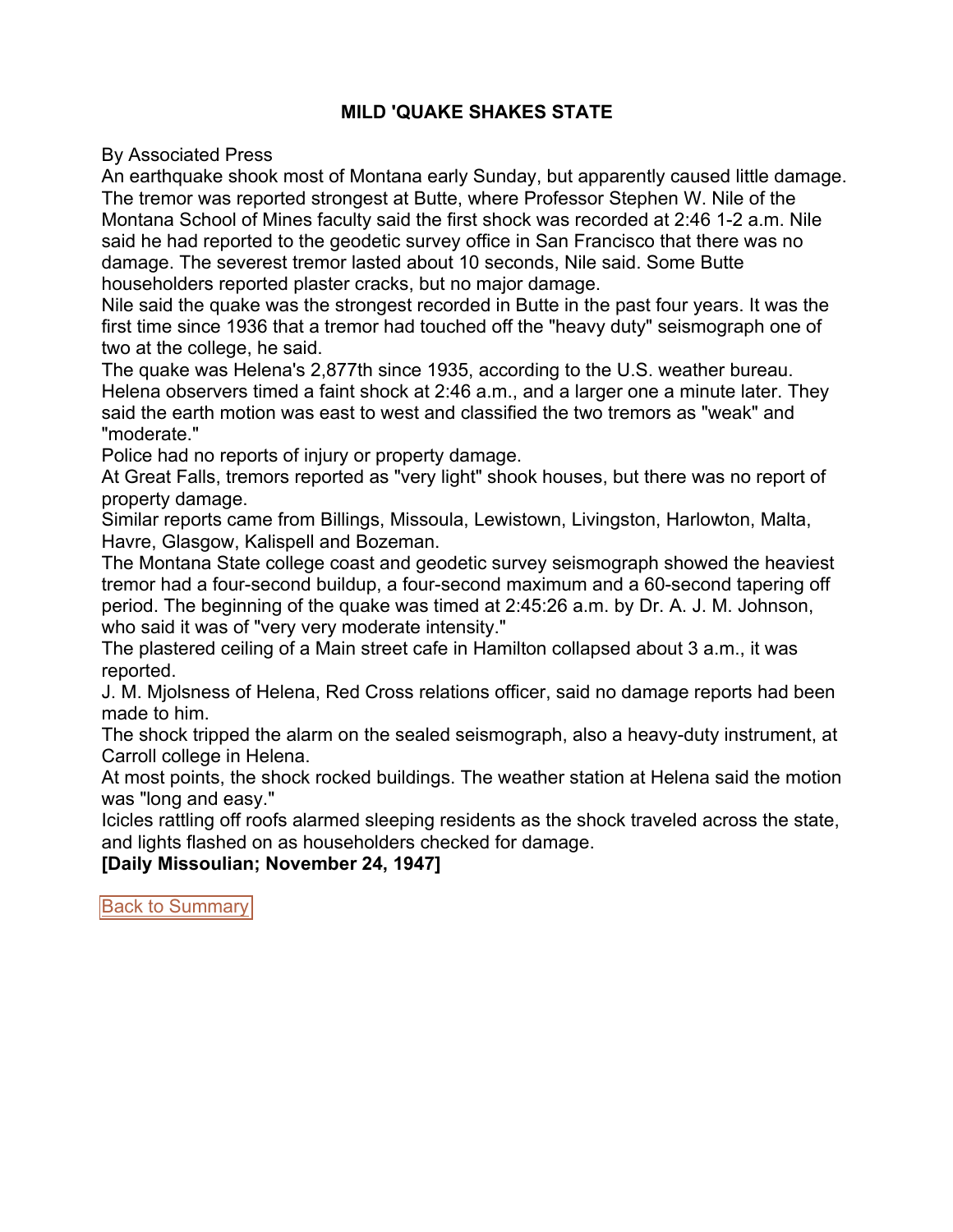#### **MAJOR QUAKE RECORDED IN DENVER**

<span id="page-3-0"></span>Denver, Nov. 23 (AP)--A "major earthquake" lasting about one and one-half hours was recorded at 2:45 a.m., mountain standard time, Sunday by the Regis college seismograph here.

Father Joseph Downey estimated the upheaval was about 2,000 miles to the south, probably a little east of Mexico City.

A shock was felt in Montana about the same time but Father Downey said the other quake was so severe it almost obliterated the recording of the Montana disturbance.

**[Daily Missoulian; November 24, 1947]**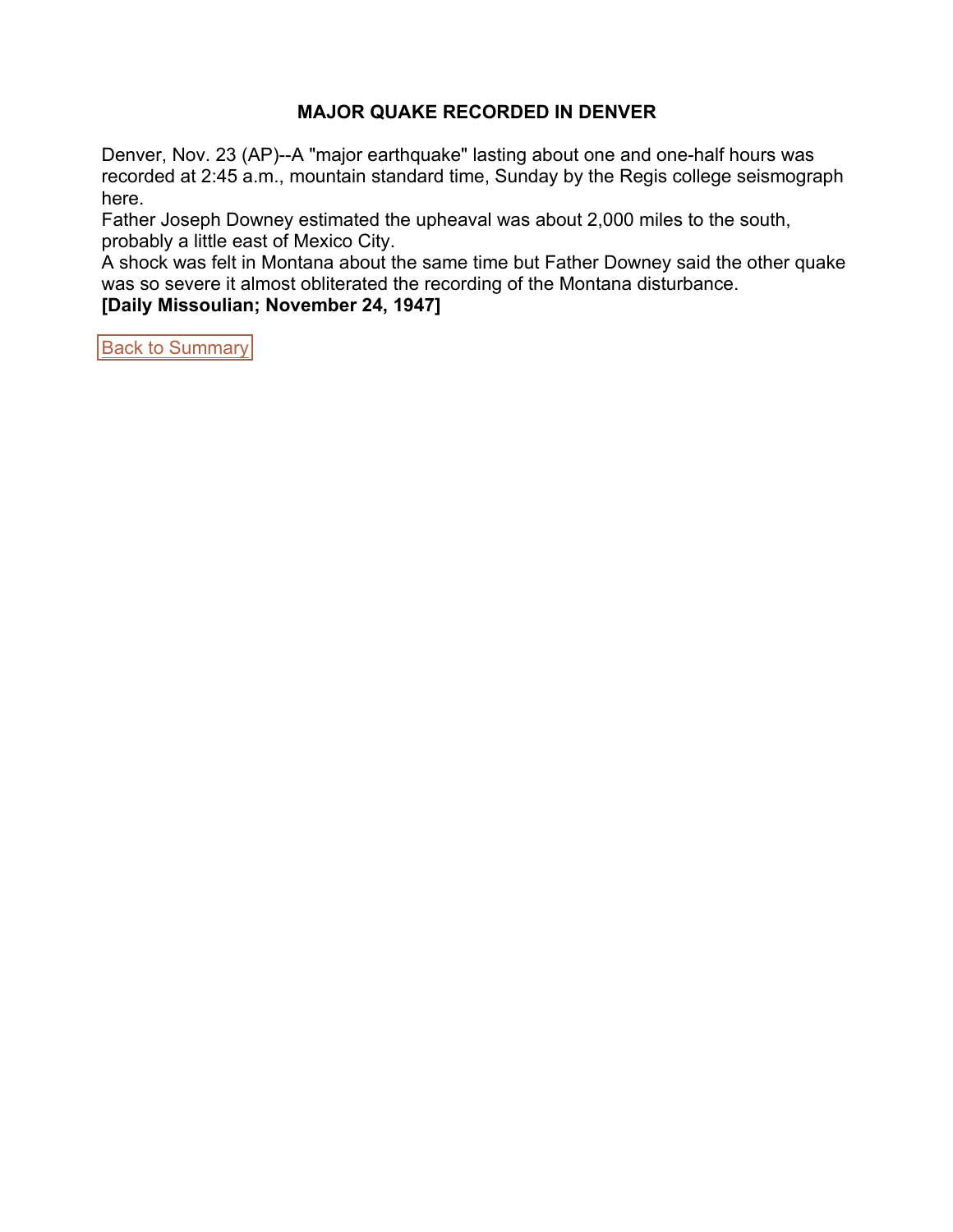## **NO DAMAGE REPORTED IN MISSOULA**

<span id="page-4-0"></span>Missoula residents felt an earthquake Sunday morning at 2:46, many persons being roused from their slumbers, and even late party-goers thought they were "seeing things" as light fixtures started to sway.

As far as could be learned Sunday night, no damage was reported in the Missoula area, but in some homes people were awakened. One woman, roused from sleep, went to investigate some rattling dishes to find a piece of china had fallen and broken on the floor. One other Missoula woman, late in getting home, was about ready for bed when she feared someone was endeavoring to enter her second story window, and said she was "frozen to the spot" until she heard other residents of the apartment house shouting "earthquake." She said curtains and venetian blinds were moving as if someone was endeavoring to enter the room.

A south side housewife said the quake, which awakened her, "felt like the floor was sliding." There were various reports of those who thought someone was under their beds. Pets in households made commotions after the first tremors and aroused sleeping residents, who were able to feel the second.

#### **PLASTER FALLS**

Hamilton, Nov. 23--The Bitter Root valley got a shaking-up in common with the rest of the state about 3 o'clock Sunday morning. Buildings swayed and rocked people out of bed and many reported odd noises that included a strange atmospheric condition. Swaying chandeliers and rattles in the cupboards were common reports.

In a Main street cafe, officers investigating what was thought to be a prowler commotion, found sections of ceiling and plaster on the floor, and other places reported slight damage. By 9 o'clock Sunday morning the earthquake topic was uppermost everywhere. One high school wag--"Yeah , but it wasn't near as bad as that last touchdown Whitefish made." The week end activities had a tally of two upsets, what with loss of the western division football championship, and the bad behavior of old terra firma.

Every community reported distinct quake shocks, seemingly from north to south.

#### **FIREMAN AWAKENED**

Kalispell, Nov. 23--Earthquake hit the Kalispell area between 2:35 o'clock and 2:40 o'clock Sunday morning. Members of the Kalispell fire department were sleeping on the upper floor of the city hall and were all awakened by the shaking of the building, but reported receiving no calls as a result of the quake. The firemen state that they believed the quake to be of a more minor nature than the last earthquake which shook Kalispell a month ago. Some local residents report being awakened by the quake and some report various noises in the house as a result of shaking but early reports are that there was no major damage done.

**[Daily Missoulian; November 24, 1947]**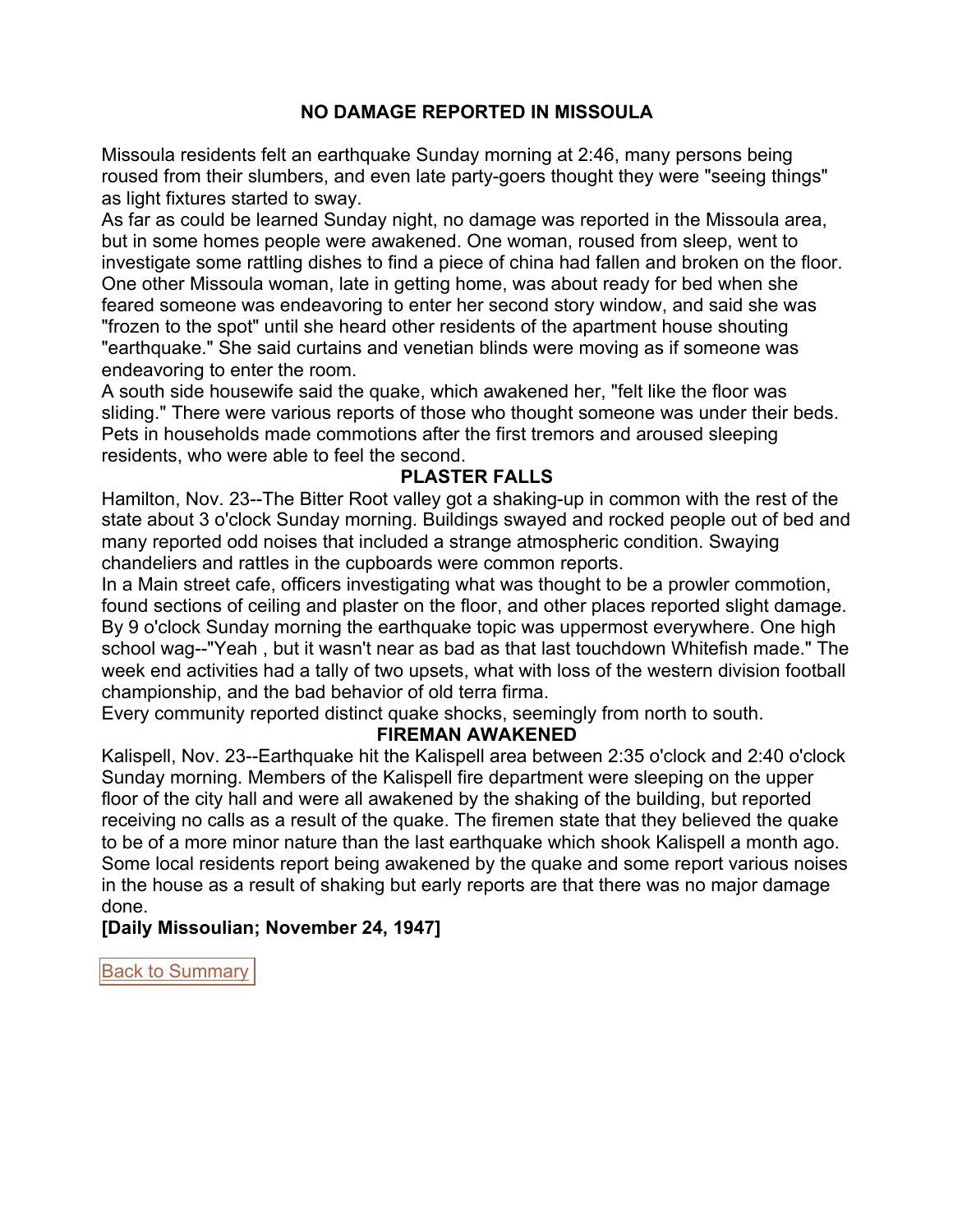#### **QUAKE JARS MONTANANS Early-Morning Shock Awakens Thousands; Little Damage Results**

<span id="page-5-0"></span>BUTTE, Mont. (UP)--Montana's strongest earthquake in more than a decade shook up a score of mining towns through the Rocky mountains early Saturday but only minor damage was inflicted.

Thousands of persons were awakened by the shock rumbling across western and central Montana at 2:36 a.m. (MST), and many fled their homes in panic, fearing a repetition of the disastrous 1935 temblor that caused widespread destruction throughout the state.

#### **Jolts Idaho Falls**

Only cracked plaster, broken dishes and stopped clocks resulted in the major portion of the earthquake area, however. The quake was felt over half the state, ranging from Kalispell on the west, Billings to the east, and as far south as Idaho Falls, Idaho.

Dr. S. W. Nile, seismologist at the Montana university school of mines here, said the main shock lasted 10 seconds, although his sensitive instruments continued to register feeble tremors for nearly an hour.

"This was a strong earthquake, however," Dr. Nile said. "It was the first one strong enough to trip the 'strong-motion' seismograph installed at the school of mines four years ago." Police and radio station telephone switchboards were jammed with calls from anxious Montanans reporting damage and inquiring about possible casualties.

#### **Bed-Rolling Incident**

One woman at Butte, where the quake was felt strongest, said her old-fashioned fourposter bed, mounted on casters, rolled across the room, banged into the wall, and rolled back again before she could "leap to safety."

**[Idaho Daily Statesman; November 24, 1947]**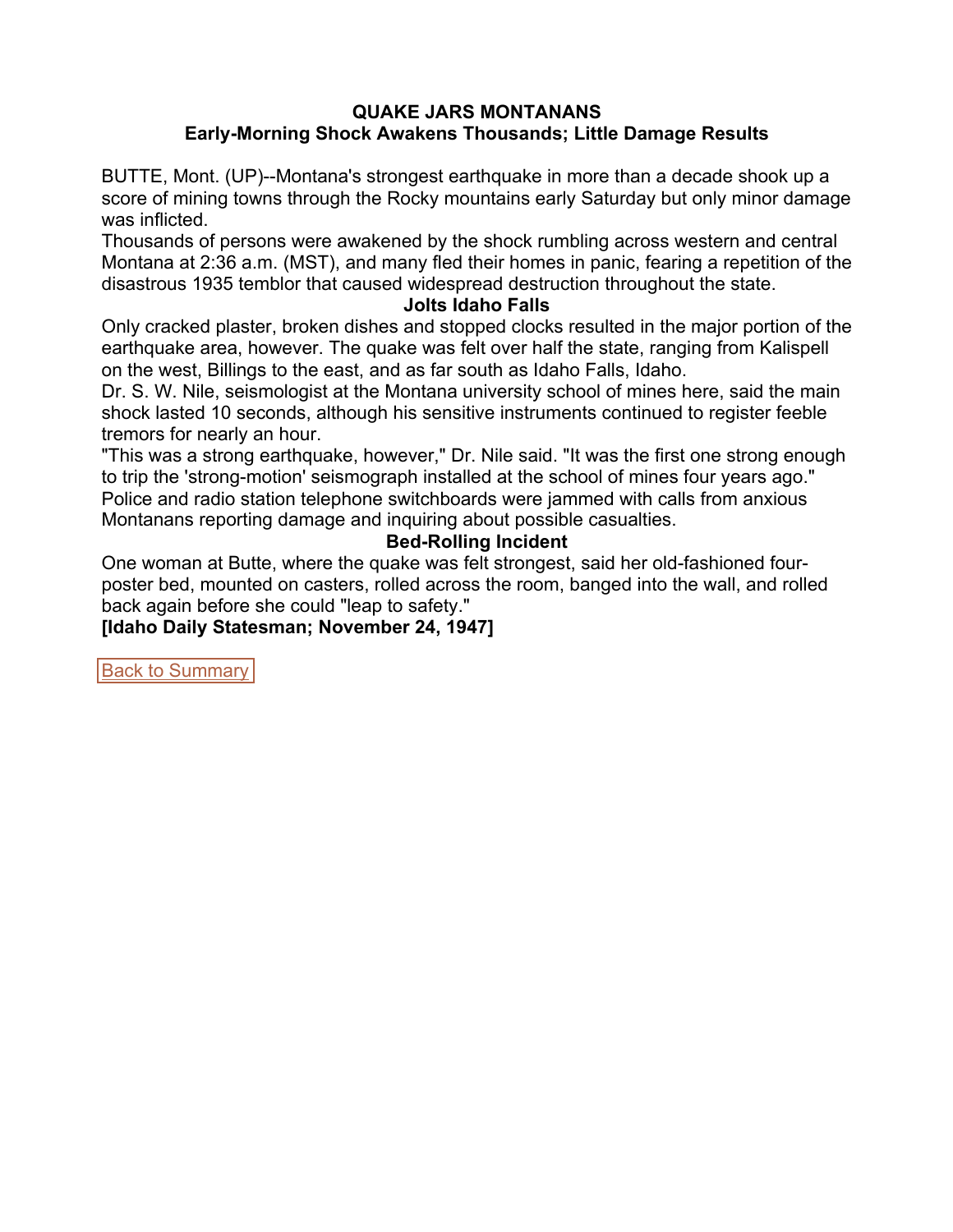## **EASTERN IDAHO FEELS TEMBLOR**

<span id="page-6-0"></span>IDAHO FALLS (INS)--An earthquake that aroused many residents from sound sleep but which caused no property damage shook the upper Snake river valley of eastern Idaho Sunday.

Center of the disturbance officially recorded by the Idaho Falls weather bureau at 2:45 a.m. was believed to have been in the vicinity of St. Anthony.

A similar temblor was recorded three weeks ago at the West Yellowstone, Mont., entrance to Yellowstone National park.

Residents recalled that a quake rocked the same area in 1925. It caused property damage in eastern Idaho and a landslide blocked the Gros Ventre river in western Wyoming for two years. The natural dam was washed out and the entire town of Kelly, Wyo., destroyed with several lives lost.

**[Idaho Daily Statesman; November 24, 1947]**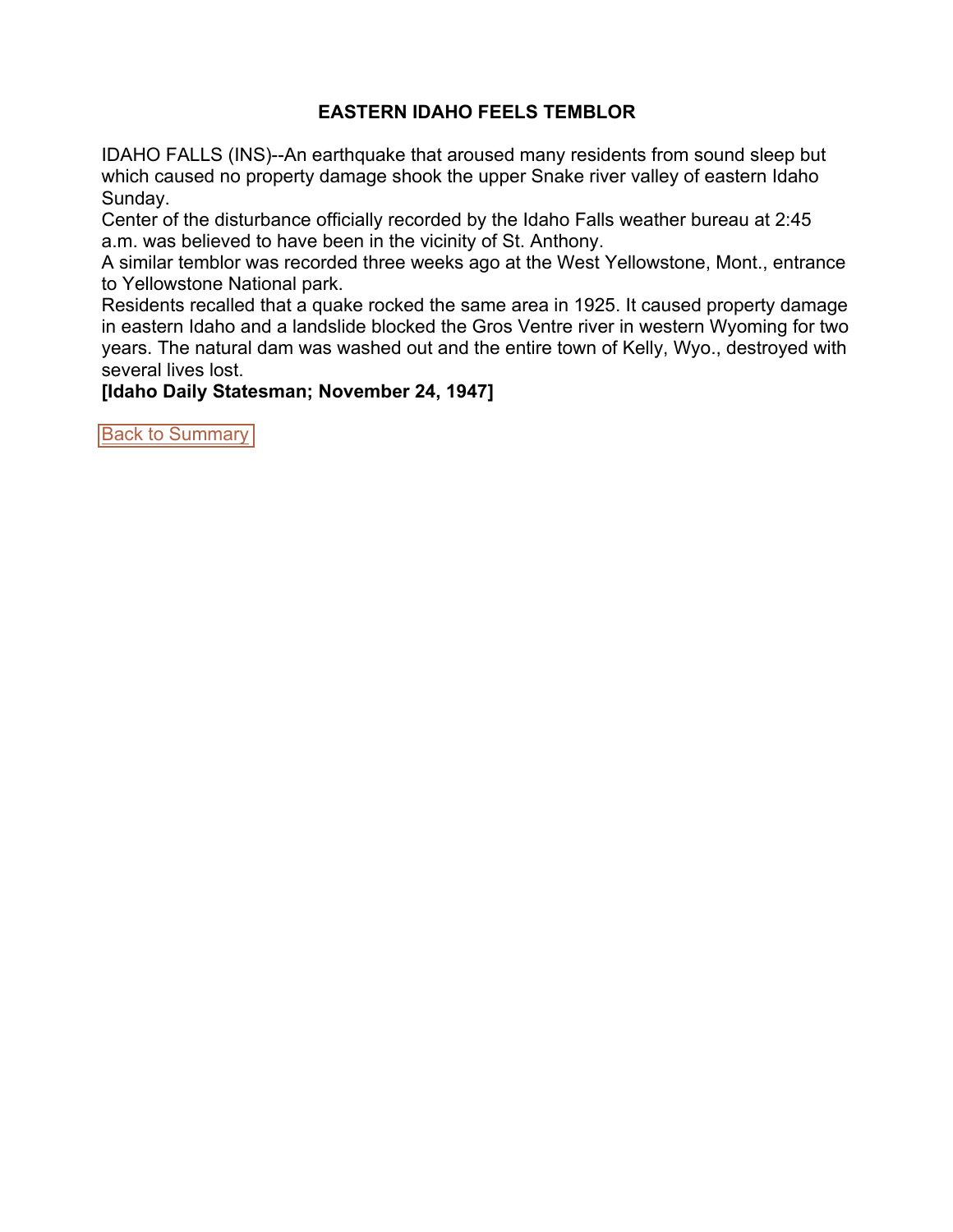## **MORNING QUAKE ROUSED CITIZENS**

<span id="page-7-0"></span>Several hundred dollars damage was done by an earthquake which shook Virginia City shortly after 2:45 a.m. Sunday. Brick fell out of chimneys, plaster was shaken off walls and ceilings, and a number of window panes were shattered. The damaged included:

Courthouse, 13 window panes broken, cracked and fallen plaster in several rooms, chimneys slightly damaged.

City hall, cracked front wall, damaged chimneys. Brick were shaken out of belfry, landing on sidewalk. City authorities roped off area to protect pedestrians.

Plastered walls in the Masonic temple and the Virginia City school were slightly damaged. Several homes sustained damage to chimneys and plastered walls.

Sleeping Virginia City residents were abruptly awakened by the early morning quake which shook dishes out of cupboards and pictures off walls. Several reported feeling another slight quake about 5 a.m. Sunday.

The tremor was felt generally throughout this part of Montana, and was classed officially as "very moderate." Only minor damage was reported and there were no casualties.

**[Madisonian; November 28, 1947]**